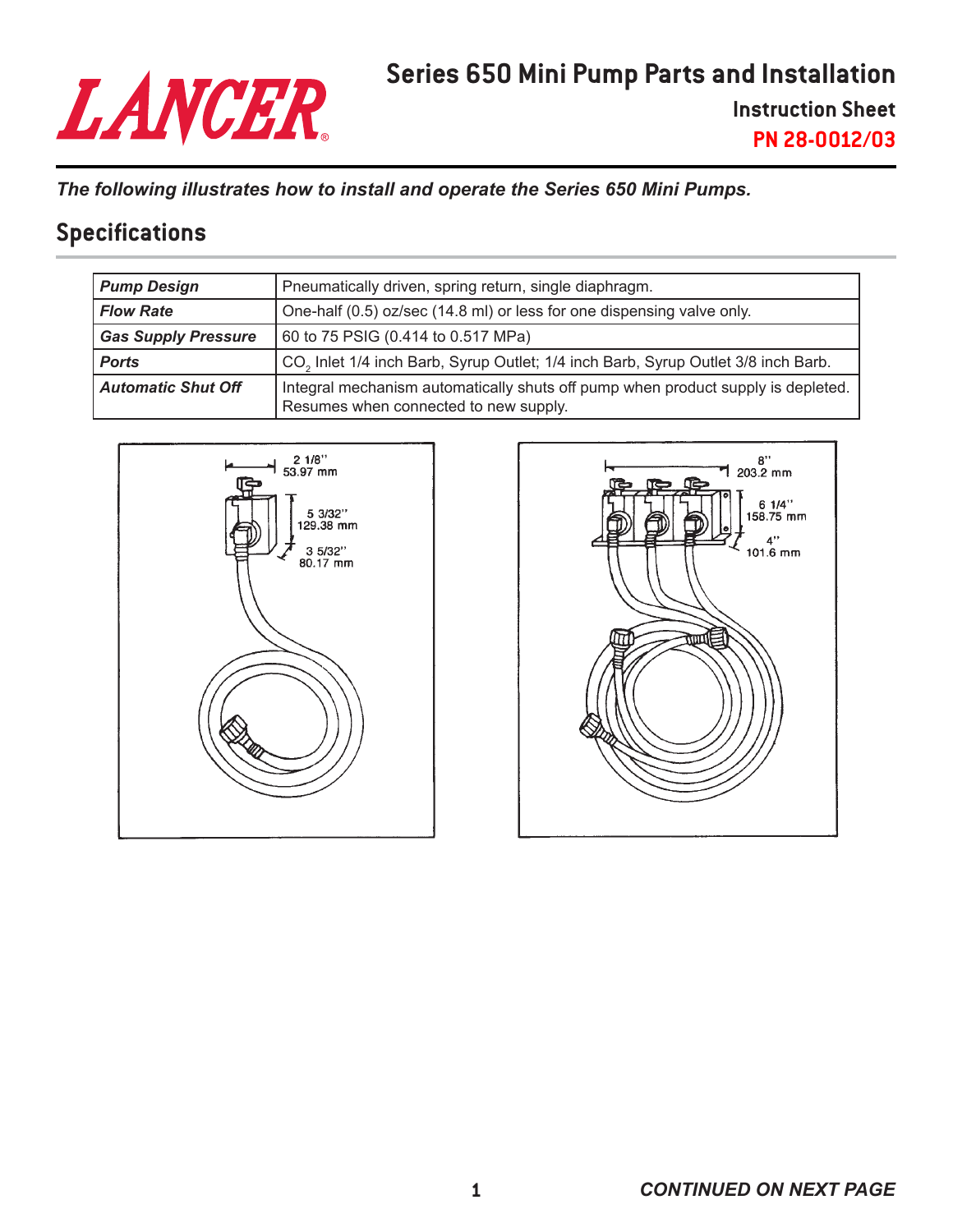# **Installation - PN 82-0251**

1. Secure the mount bracket assembly (*PN 82-0308*) securely to BIB rack or on a wall, a maximum of eight (8) feet. (2.4 m) above BIB rack.

#### **NOTE**

**Total length of line from pump to BIB package should not exceed 12 feet (3.7 m); total length of line from pump to dispenser should not exceed 25 feet (7.6 m).**

- 2. Product "IN", use 3/8 inch (9.5 mm) I.D. hose. Product "OUT", use 1/4 inch (6.4 mm) or 3/8 inch (9.5 mm) I.D. reinforced hose.
- 3. Gas "inlet", use 1/4 inch (6.4 mm) I.D. reinforced hose.
- 4.  $\,$  Gas "VENT" (for CO $_{2}$  operation in unventilated areas), use 3/16 inch (4.8 mm) I.D. hose and connect to barb protruding from pump cover. *AVOID* sharp bends in all hose installations, this could restrict flow.

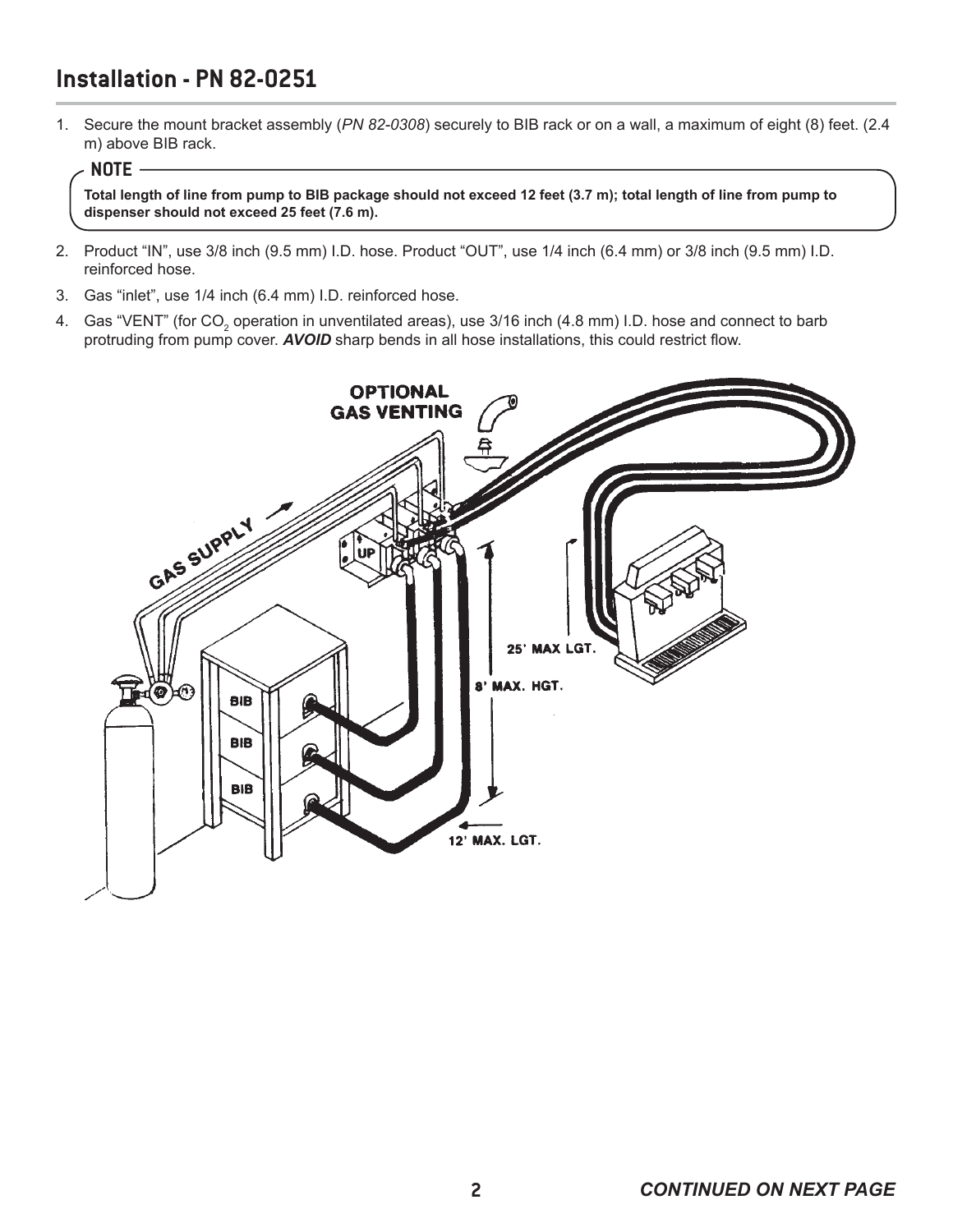# **Operation**

- 1. To start operation, regulate gas pressure to desired setting, between 60 and 75 PSIG (0.414 to 0.517 MPa).
- 2. Increase pressure 3 PSIG (0.021 MPa) per ten (10) feet (3 m) of distance between pump and dispensing valve.

#### **NOTE**

**A pump located 20 feet (6 m) from the dispensing valve would require approximately 66 PSIG (0.455 MPa) minimum.** 

- 3. Open dispensing valve to activate pump and continue until air is purged from system.
- 4. Pump will now operate automatically, starting and stopping on demand, as beverages are served.
- 5. Product flow and pressure can be adjusted by increasing or decreasing gas pressure.
- 6. The automatic vacuum shut-off will stop the pump when the product supply is depleted and a vacuum of 17 inches Hg is achieved. Pump will restart when connected to a new supply.

# **Troubleshooting**

| <b>Condition</b>                                          | Check:                                                                                                        |
|-----------------------------------------------------------|---------------------------------------------------------------------------------------------------------------|
| Pump does not operate when dispensing valve is<br>opened. | Out of CO2 gas?<br>1.<br>Out of syrup?<br>2.<br>Is gas turned on?<br>3.<br>Is syrup or gas line kinked?<br>4. |
| Pump operates but no flow.                                | Is there a leak in product inlet or outlet line?                                                              |
| Pump continues to operate when bag is empty.              | Is there a leak in suction line?                                                                              |
| Pump fails to restart after bag replacement.              | Is bag connector on tight?<br>1.<br>Is bag valve or connector stopped up?<br>2.<br>Is line kinked?<br>3.      |
| Pump fails to stop when dispensing valve is closed.       | For leak in discharge line.<br>1.<br>2.<br>For empty bag.<br>For air leak on inlet line or bag connector      |